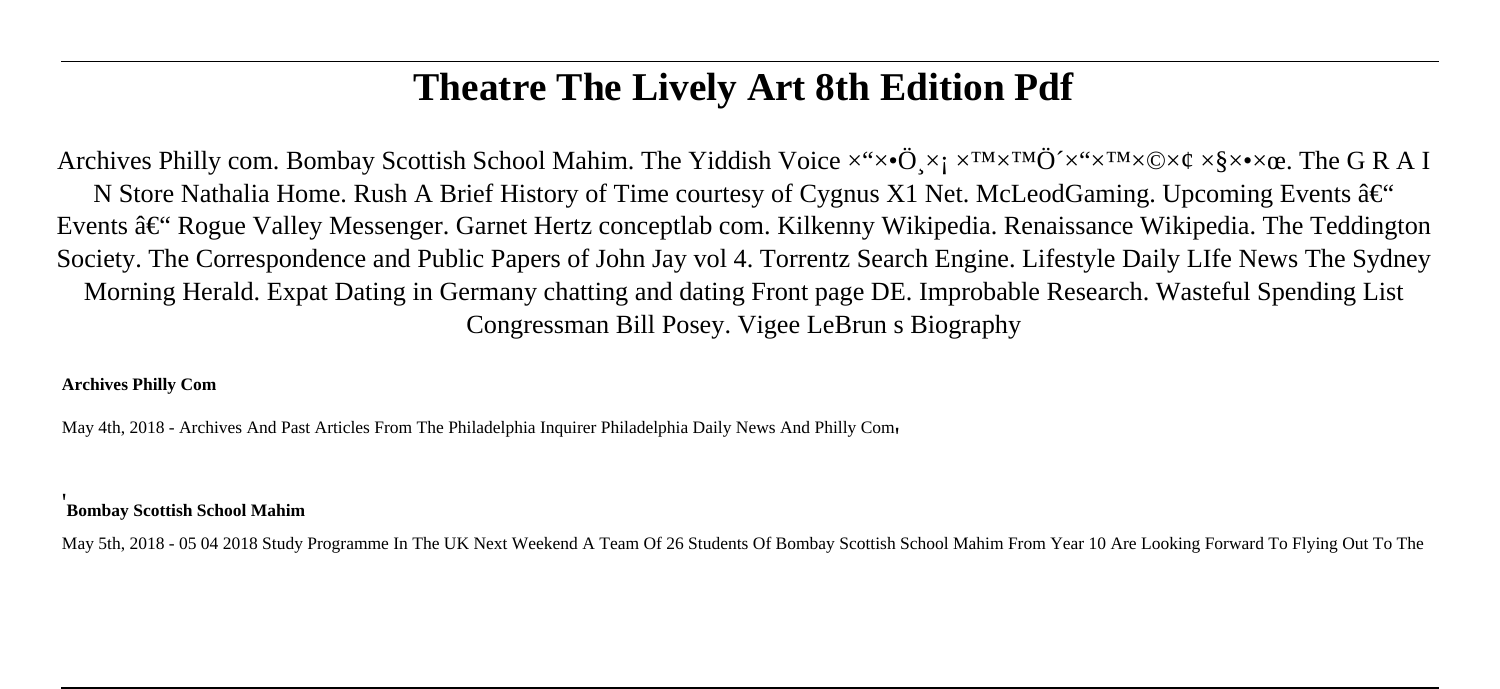UK To Be Welcomed At St John S International School Devon From 15th April To 29th April 2018"**the yiddish voice x**"x\*d" <sub>></sub>x; x<sup>TM</sup>x<sup>TM</sup>Q"x"x<sup>TM</sup>x©x¢ x\$x\*x**tE** may 5th, 2018 - home page for the yiddish voice a yiddish language radio show serving boston s yiddish speaking community and a yiddish internet resource page'

### '*THE G R A I N STORE NATHALIA HOME*

*MAY 4TH, 2018 - LOCATED IN A CONVERTED GRAIN STORE SHOPFRONT IN THE MIDDLE OF TOWN THE G R A I N STORE IS A NOT FOR PROFIT NATIONALLY RECOGNIZED RURAL ARTS CENTER WITH A HISTORY OF EXHIBITIONS PERFORMANCES AND WORKSHOPS*'

## '**RUSH A BRIEF HISTORY OF TIME COURTESY OF CYGNUS X1 NET**

MAY 1ST, 2018 - PRESENTED HERE IS A COLLECTION OF OLD RUSH ARTICLES AND INTERVIEWS WHICH I VE DUBBED RUSH A BRIEF HISTORY OF TIME THE ITEMS REFLECTED BELOW WERE PROVIDED BY LONG TIME READER AND SITE CONTRIBUTOR HEIKO KLAGES OF GERMANY READER RUSHFANFOREVER ERIC HANSEN FROM POWER WINDOWS ED STENGER FROM RUSHISABAND JOE PESCH GREG NOSEK PATRICK VELLA'

### '**McLeodGaming**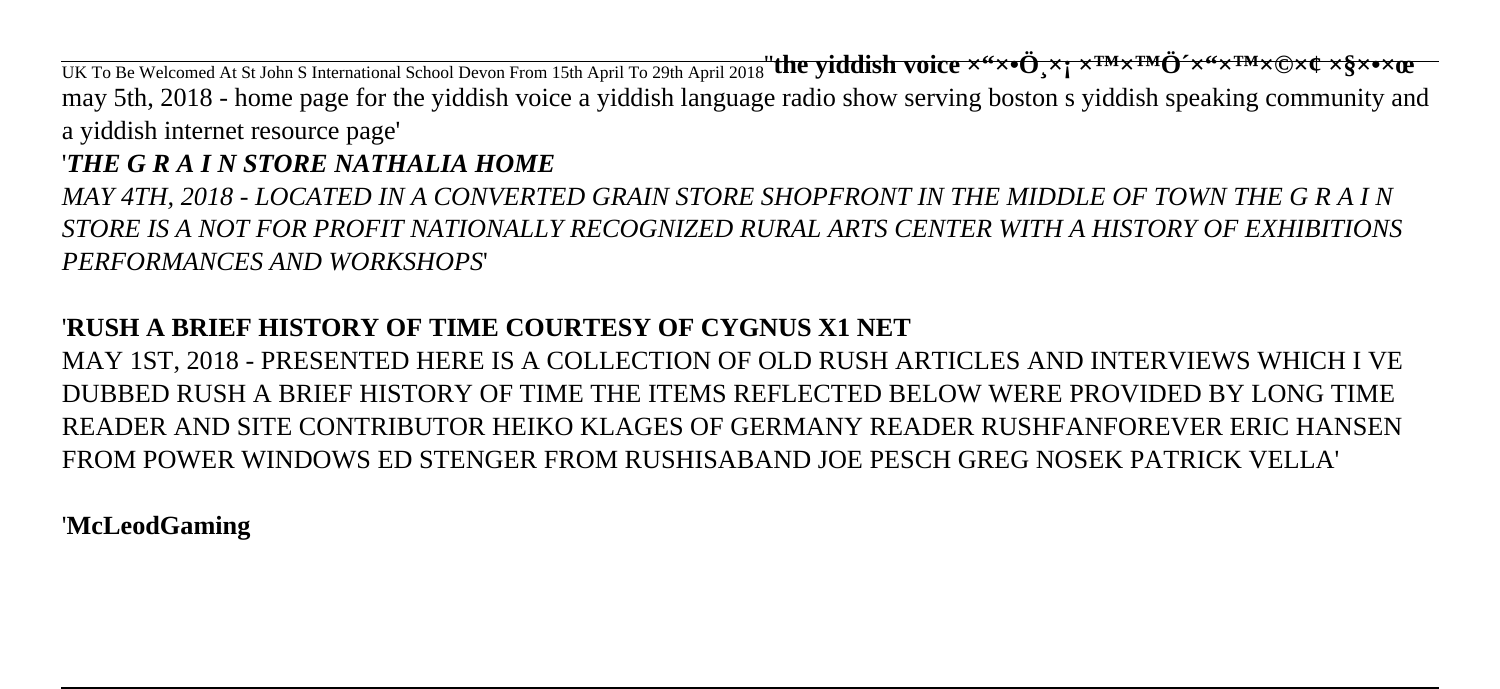May 6th, 2018 - Home Of SSF2 Yeah Jam Fury Impossible Pong More Latest News SSF2 Is Back At Super Smash Con 2018'

#### '*Upcoming Events â€*" Events â€" Rogue Valley Messenger

*May 5th, 2018 - Join us every 1st and 3rd Thursday for music spoken word great food and drink and curated community art live at TonTon s Artisan Affections*''*garnet hertz conceptlab com*

*may 4th, 2018 - critical digital studies 2nd edition now available hertz amp parikka archaeologies of media art in critical digital studies a reader second edition kroker amp kroker eds university of toronto press more information at u of t press website*''**kilkenny wikipedia**

may 2nd, 2018 - kilkenny irish cill chainnigh meaning church of cainnech is the county town of county kilkenny in the province of leinster in south east ireland it is built on both banks of the river nore'

#### '**Renaissance Wikipedia**

May 3rd, 2018 - Overview The Renaissance Was A Cultural Movement That Profoundly Affected European Intellectual Life In The Early Modern Period Beginning In Italy And Spreading To The Rest Of Europe By The 16th Century Its Influence Was Felt In Literature Philosophy Art Music Politics Science Religion And Other Aspects Of Intellectual Inquiry'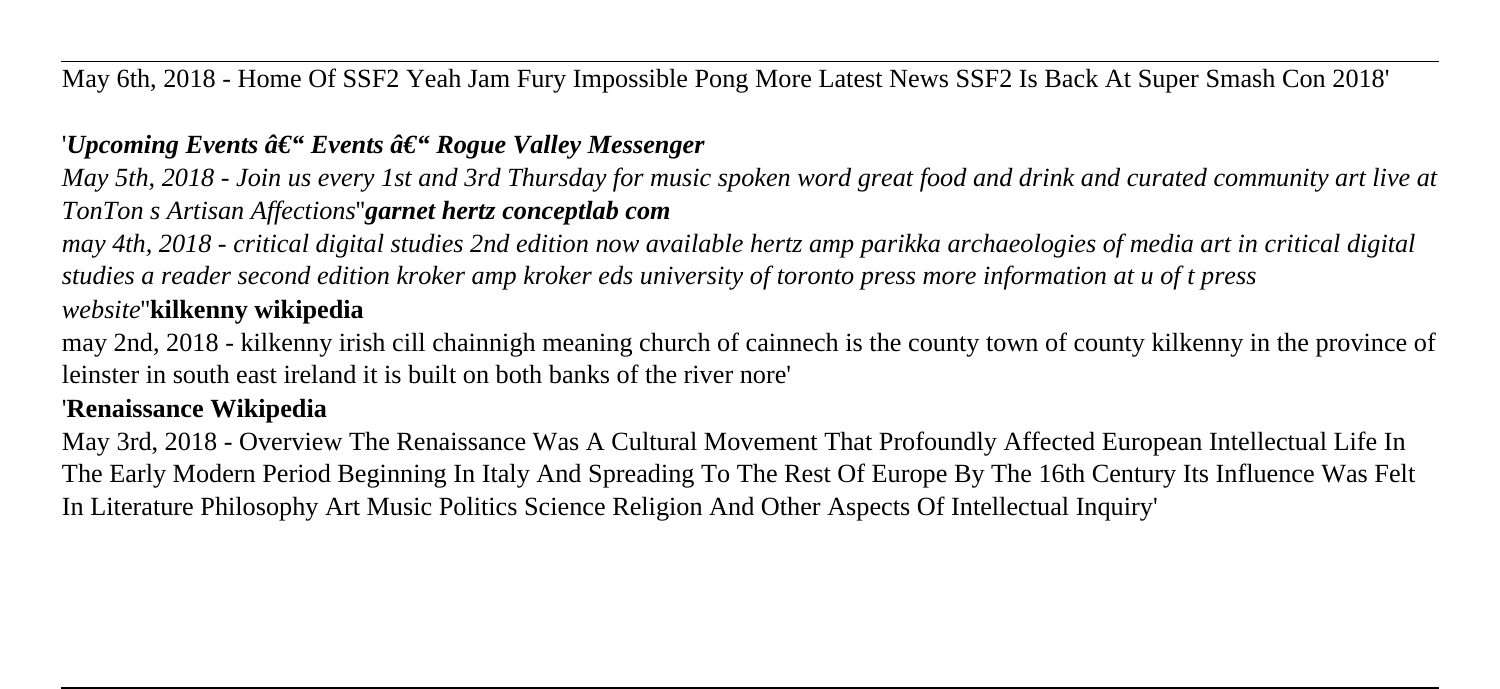#### '*the teddington society*

*may 4th, 2018 - elleray hall elleray road tw11 0hg the agm will begin with an illustrated talk*  $\hat{a}\in \tilde{a}$  *man with a plan*  $\hat{a}\in \tilde{a}$  *brian soper architect will outline the developemnt proposed for the haymarket and teddington studios site in broom road*'

#### '**The Correspondence and Public Papers of John Jay vol 4**

May 5th, 2018 - John Jay The Correspondence and Public Papers of John Jay vol 4 1794 1826 1893''*torrentz search engine may 5th, 2018 - torrentz will always love you farewell*  $\hat{A}$ © 2003 2016 torrentz<sup>"</sup>Lifestyle Daily LIfe News The Sydney Morning Herald May 5th, 2018 - The Latest Lifestyle Daily LIfe News Tips Opinion And Advice From The Sydney Morning Herald Covering Life And Relationships Beauty Fashion Health Amp Wellbeing,

#### '*expat dating in germany chatting and dating front page de*

*may 5th, 2018 - the first and the best free dating site for expats in germany find and meet other expats in germany register for free now*''*improbable research*

*may 3rd, 2018 - the 2018 ig nobel prizes will be awarded at the 28th first annual ig nobel prize ceremony on thursday september 13 2018 at harvard s sanders theatre*'